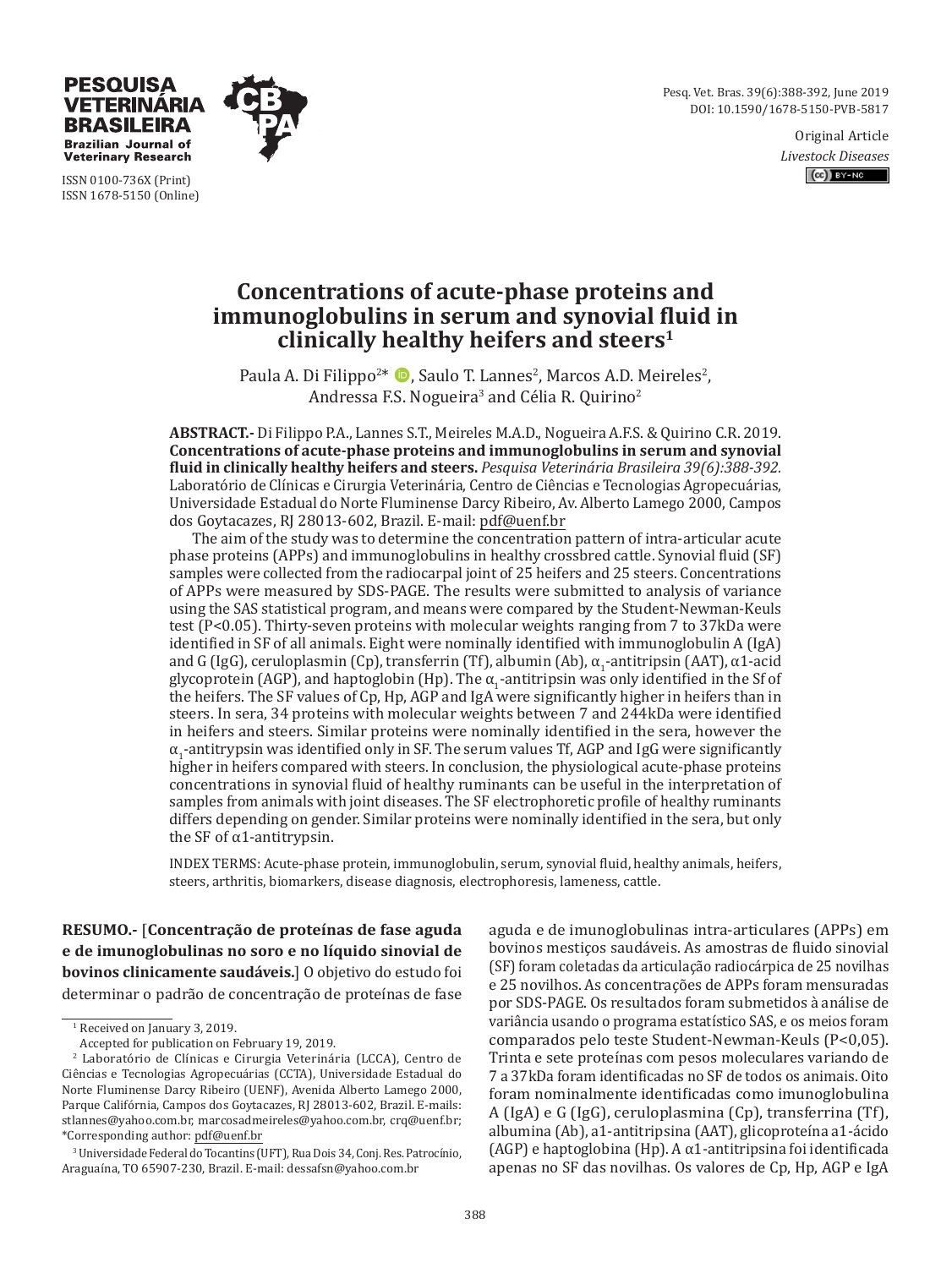no SF foram significativamente maiores em novilhas do que em novilhos. No soro, 34 proteínas com pesos moleculares entre 7 e 244kDa foram identificadas nas novilhas e novilhos. Proteínas similares foram identificadas nos soros, mas apenas o SF das novilhas apresentou a α1-antitripsina. Os valores séricos de Tf, AGP e IgG foram significativamente maiores em novilhas em relação aos novilhos. Conclui-se que a mensuração das concentrações das proteínas da fase aguda no líquido sinovial de animais saudáveis pode ser útil na avaliação de amostras oriundas de bovinos com afecções articulares. O perfil eletroforético do SF de ruminantes saudáveis difere em função do gênero e as diferenças devem ser levadas em consideração na interpretação dos achados.

TERMOS DE INDEXAÇÃO: Proteínas de fase aguda, imunoglobulina, soro, líquido sinovial, animais saudáveis, artrite, biomarcadores, diagnóstico de doenças, eletroforese, claudicação, bovinos.

#### **INTRODUCTION**

Diagnosis of joint damage is based upon clinical orthopedic examination and radiographic assessment, both of which can be non-specific and insensitive in early joint pathologies (Hurter et al. 2005). Recent studies have investigated other methods to overcome these obstacles. Magnetic resonance imaging, computed tomography and evaluation of biochemical markers in synovial fluid have been used (Hegemann et al. 2002, Jacobsen et al. 2006a). Synovial fluid (SF) is a dialysate of plasma that contains proteins, electrolytes and hyaluronic acid, capable of reflecting infections, immunological, or inflammatory joint conditions by altering its composition and appearance (Basile et al. 2013).

Joint damage induces the production of nitric oxide, interleukin-1, interleukin-6, tumor necrosis factor, metalloproteinases, inhibitors of metalloproteinases, antibodies and others, which trigger the acute-phase response and production of acute-phase proteins (Gruys et al. 2005). The acute phase proteins (APPs) can be produced by both hepatocytes and peripheral tissues, and can be classified according to their concentration in positive APP, if they increase, or negative APP, if they decrease. The APPs are believed to play major roles in several aspects of the systemic reaction to inflammation, including the opsonization of several pathogens, the scavenging of potentially toxic substances and the overall regulation of different stages of inflammation (Petersen et al. 2004). The APPs are sensitive factors that allow the early and precise detection of inflammation in ruminants (Kent 1992).

Intra-articular injection of LPS induced systemic and local acute-phase response in horses (MacDonald & Benton 1996, Jacobsen et al. 2006b). Increases in interleukin-1, interleukin-6, and tumor necrosis factor- $\alpha$  have also been measured in cases of naturally occurring acute and severe chronic synovitis in horses (Bertone et al. 1993). By demonstrating SF-specific intraarticular serum amyloid (SAA) isoforms, the results obtained by Jacobsen et al. (2006b) suggested that acute‑phase protein is synthesized locally in the inflamed equine joint, similar to what has been demonstrated in humans previously. Measuring local APP levels improves precision of diagnosis, because it provides information on inflammatory/infectious status of the particular organ of interest. However, this potential has been explored only to a very limited degree, and much more research is needed in this field (Jacobsen 2007). To our knowledge, SF-APPs have not been investigated specifically in cattle.

Limb pathology is also a serious problem in cattle, since lameness negatively affects welfare and economic production. However, the diagnosis of inflammatory processes in these animals is difficult because the clinical symptomatology is quite poor. Also, alterations in the classic parameters of the inflammatory response are relatively slight and not very specific. Serum amyloid A was useful for monitoring and early detection of arthritis in dairy cows (Jawor et al. 2008). In addition, severe sole ulcers and white line abscesses increased serum APPs in cows (Kujala et al. 2010). Based on the dynamic of haptoglobin, Smith et al. (2010) found which treatment was more effective in dairy cattle diagnosed with claw disorders.

Although these studies have demonstrated the importance of APPs in the diagnosis, monitoring and treatment of limb pathology in cattle, so far the local levels of APPs have not been detected. Therefore, the aim of this study was to determine the physiological concentrations of acute-phase proteins and immunoglobulins in synovial fluid (SF) and compare them to isoforms detected in serum of healthy heifers and steers.

# **MATERIALS AND METHODS**

All procedures applied in this study were approved by the animal research ethics committee of "Universidade Estadual do Norte Fluminense Darcy Ribeiro" (protocol number 291). Fifty crossbred cattle with average age of  $18\pm1.2$  months and weighing  $350\pm70$ kg, free from evidence of joint disease (as determined by thorough clinical examination, flexion tests, complete blood count and synovial fluid analysis) were used in the study (25 heifers and 25 steers). The animals were kept in pastures (*Brachiaria decumbens*) on the same farm. They had ad libitum access to water and mineral salt and received commercial feed containing 16% crude protein (min). The animals were immunized against clostridiosis (Poli-Star®, Vallé), rabies (Raivacel Multi®, Vallé) and foot and mouth disease (Bovicel<sup>®</sup>, Vallé).

Synovial fluid was collected at the radiocarpal joint site using a 25 x 0.7mm needle with the animals standing positioned in a head gate. Before arthrocentesis, the joint was shaved, washed using neutral detergent (three times), and rinsed with 70% alcohol. From each animal, 5 mL of jugular venous blood was drawn for serum samples. These were immediately centrifuged ( $8^{\circ}$ C, 2,500g, 10 min at room temperature), and the supernatant was aliquoted and frozen within two hours of collection. The SF and serum samples were kept frozen in sterile Epperdorf tubes at -20°C until analysis.

Total proteins were determined by the Biuret method, and the serum and synovial proteinogram were obtained by sodium dodecyl sulfate (SDS) polyacrylamide gel electrophoresis (Laemmli 1970). Molecular weights and concentrations of protein fractions were determined by computed videodensitometry (CS 9000, Shimadzu Corp., Kyoto, Japan). Reference markers (Sigma Chemical Co., St Louis) were used to characterize proteins, with molecular weights of 29, 45, 66, 97.4, 116, and 205kDa. Also, electrophoretic migration of proteins was compared with that of pure proteins, including albumin, transferrin, haptoglobin, ceruloplasmin, IgA, IgG, α1-antitripsin and acidic glycoprotein.

Analysis of variance (Proc GLM) was performed with a model including the fixed effect of time, sex and simple interactions. Data were expressed as the mean ± standard deviation (SD). The means were compared by the Student-Newman-Keuls test (SNK) of SAS (SAS Institute Inc., Cary/NC, 2012). Differences were considered significant with P<0.05.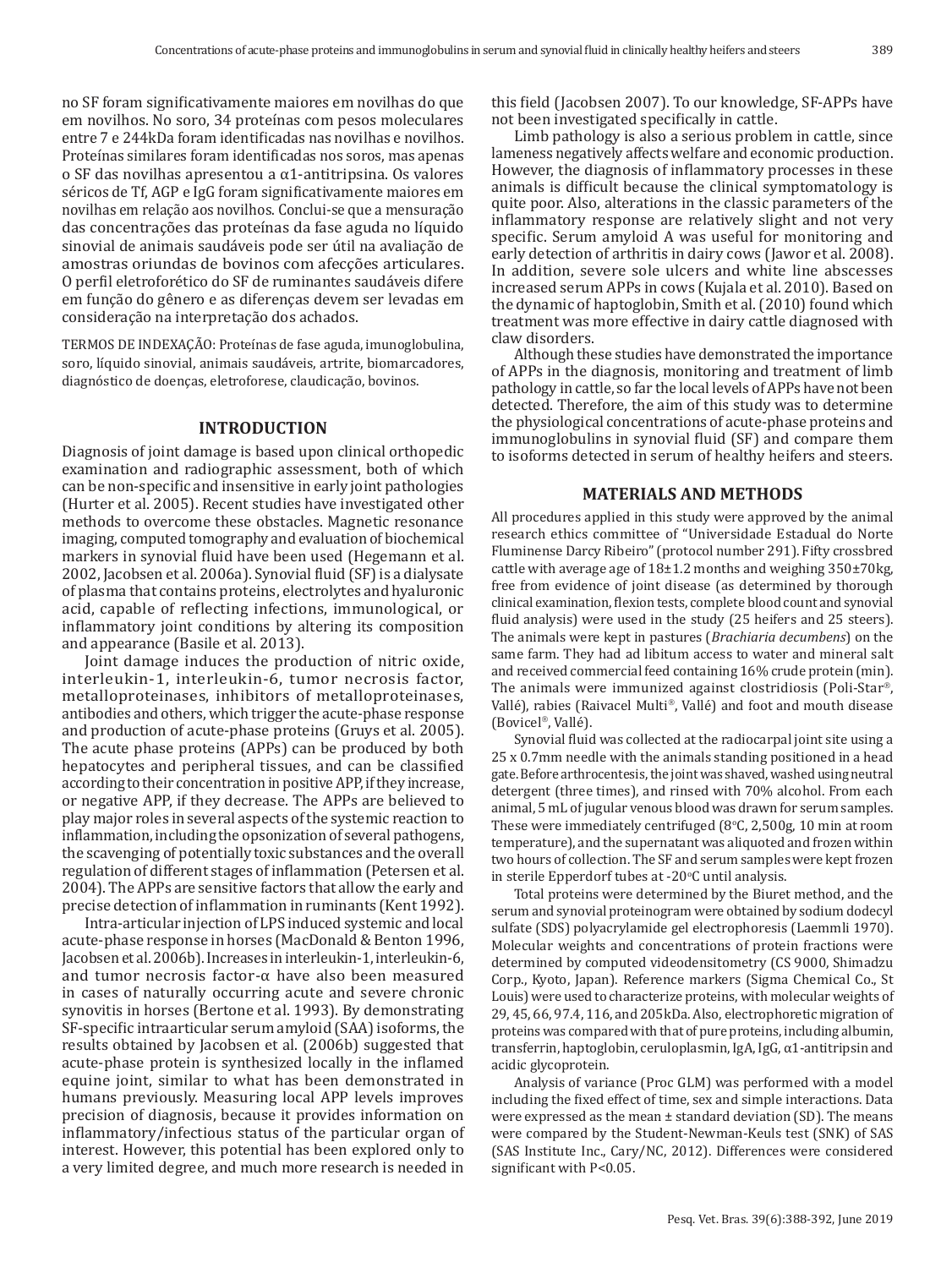# **RESULTS**

The concentrations of the serum and SF proteins are summarized in Table 1 and 2. Thirty-seven proteins with molecular weights ranging from 7 to 37kDa were identified in SF of all animals. Eight were nominally identified with immunoglobulin A (IgA) and G (IgG), ceruloplasmin (Cp), transferrin (Tf), albumin (Al),  $\alpha_1$ -antytripsin (AAT), α1-acid glycoprotein (AGP), and haptoglobin (Hp). Cp, Hp, AGP and IgA levels in the synovial fluid were significantly higher in the heifers than in the steers. Only heifers SF presented  $α_1$ -antytripsin.

In sera, 34 proteins with molecular weights from 7 to 244kDa were identified in heifers and steers. Similar proteins were nominally identified in the sera, but only the SF contained  $\alpha_1$ -antitripsin. The serum values of Tf, AGP and IgG were significantly higher in heifers than steers. APP levels in the synovial fluid were significantly lower than the levels in the serum of all animals.

#### **DISCUSSION**

The diseases that affect the locomotor system of cattle are one of the main health problems of the dairy industry and generate important questions about economic and animal welfare aspects (Warnick et al. 2001, Green et al. 2002). The economic losses result from lower milk production, ill

## **Table 1. Serum protein concentrations determined by sodium dodecyl sulphate-polyacrylamide gel electrophoresis, in crossbred heifers and steers (mean ± SD)**

| Protein (mg/dl)              | <b>Bovines</b>       |                    | P-value |
|------------------------------|----------------------|--------------------|---------|
|                              | Heifers              | <b>Steers</b>      |         |
| Total serum protein          | 8982.5±419.1A        | 8488.7±166.3A      | 0.28    |
| Albumin                      | $5142.1 \pm 157.4$ A | 5021.7±98.8A       | 0.52    |
| Ceruloplasmin                | 11.00±0,81A          | $13.96 \pm 1.46$ A | 0.08    |
| Transferrin                  | 335.60±22.01A        | 267.54±22.01B      | 0.03    |
| Haptoglobin                  | $9.44 \pm 1.44$ A    | $7.65 \pm 0.92A$   | 0.30    |
| $\alpha$ 1-Acid glycoprotein | $13.42 \pm 0.73A$    | 7.98±0.73B         | 0.00    |
| Immunoglobulin A             | 174.90±17.81A        | 138.60±17.81A      | 0.15    |
| Immunoglobulin G             | 2799.36±95.162A      | 2070.74±95.162B    | 0.00    |
|                              |                      |                    |         |

P-value = significance of the differences in means; different letters in the same row indicate differences between groups (P<0.05).

**Table 2. Synovial fluid protein concentrations determined by sodium dodecyl sulphate-polyacrylamide gel electrophoresis, in crossbred heifers and steers (mean ± SD)**

|                              | <b>Bovines</b>      |                       |         |
|------------------------------|---------------------|-----------------------|---------|
| Protein (mg/dl)              | Heifers             | Steers                | P-value |
| Total serum protein          | 1195.00±394.33A     | 1116.50±510.38A       | 0.60    |
| Albumin                      | 514.92±389.47A      | 571.98±323.06A        | 0.62    |
| Ceruloplasmin                | $1.56 \pm 0.92$ A   | $0.43 \pm 0.45B$      | 0.0001  |
| Transferrin                  | 44.38±27.94A        | $44.51 + 24.26A$      | 0.98    |
| Haptoglobin                  | $3.01 \pm 1.59$ A   | $1.64 \pm 1.26B$      | 0.005   |
| $\alpha$ 1-Acid glycoprotein | $3.25 + 1.20A$      | $2.20 + 1.23B$        | 0.01    |
| Immunoglobulin A             | $17.35 \pm 12.48$ A | $10.09 \pm 7.81B$     | 0.03    |
| Immunoglobulin G             | 224.88±100.23A      | $204.71 \pm 130.35$ A | 0.59    |
| $\alpha$ 1-antitripsina      | $26.802 \pm 17.8$   |                       |         |

P-value = significance of the differences in means; different letters in the same row indicate differences between groups (P<0.05).

temper of animals, fertility problems, increased need to cull animals and costs for diagnosis and treatment. Many studies have shown to the presence of an acute-phase response associated with locomotor infections or inflammation (Jawor et al. 2008, Smith et al. 2010, Tóthová et al. 2011). In horses, has been shown that APPs levels in synovial fluid can help distinguish infectious from non-infectious joint disease, and when synovial fluid APPs levels were measured sequentially in the same patient, levels reflected effect of treatment (Jacobsen et al. 2006a). This is the first study to determine the APPs levels in synovial fluid of healthy ruminants.

Ruminants are significantly different to other species in their acute phase response in that Hp is a major APP. In healthy cattle the serum Hp concentration is <20mg/L but can increase to >2g/L within 2 days of infection (Petersen et al. 2004). Elevations in this protein have also been reported in dairy cows with pododermatitis septica, pododermatitis circumscripta, interdigital necrobacillosis and papillomatous digital dermatitis. In the animals suffering from pododermatitis septica and interdigital necrobacillosis, the Hp concentrations decreased after treatment lasting one to five days, indicating the effectiveness of treatment for these diseases. In contrast, the treatment did not affect the concentrations of Hp in animals with pododermatitis circumscripta (Smith et al. 2010). Hp binds with free hemoglobin (Hb), which is toxic and pro-inflammatory, thus reducing the oxidative damages associated with hemolysis (Yang et al. 2003). Hp can inhibit the proliferation of mastocytes, prevent the spontaneous maturation of Langerhans cells and suppress the proliferation of T cells (Xie et al. 2000, Arredouani et al. 2003). It also has an inhibitory effect on granulocyte chemotaxis, phagocytosis and bactericidal activity (Rossbacher et al. 1999). In this study, regardless of sex, Hp concentrations were detected in serum and synovial fluid (Table 1 and 2). Hp was also detected in the synovial fluid of healthy horses (Basile et al. 2013).

Jawor et al. (2008) evaluated the concentrations of APPs at distinct times during the treatment of cows with limb diseases. The highest concentrations of Hp, serum amyloid A (SAA) and fibrinogen (Fbg) were observed at the start of treatment. The authors noted a gradual reduction in the concentration of APPs in the cows whose treatment occurred without complications. On the other hand, in cows showing additional complications (e.g., viral infections, bronchitis, occurrence of other inflammatory states of the limbs), they observed increases in one or two of the APPs measured. They concluded that monitoring APP concentrations can be a valuable complement for the clinical assessment of treatment and early detection of possible disease complication. Fibrinogen (Fbg) is involved in homeostasis, supplying a substrate for the formation of fibrin and tissue repair, in turn providing a matrix for migration of inflammatory cells (Thomas 2000). Serum amyloid A is involved in the recruitment of inflammatory cells to the infection site (Xu et al. 1995), promotes the neutralization of endotoxins, inhibits the proliferation of lymphocytes and endothelial cells, and deters the aggregation of platelets and the adhesion of T lymphocytes to the extracellular protein matrix (Urieli-Shoval et al. 2000). In horses, SAA is synthesized locally in the mammary gland and in joints, and the protein has been shown in normal colostrum and synovial fluid from horses with experimentally induced arthritis (MacDonald et al. 1996, Jacobsen et al. 2006b).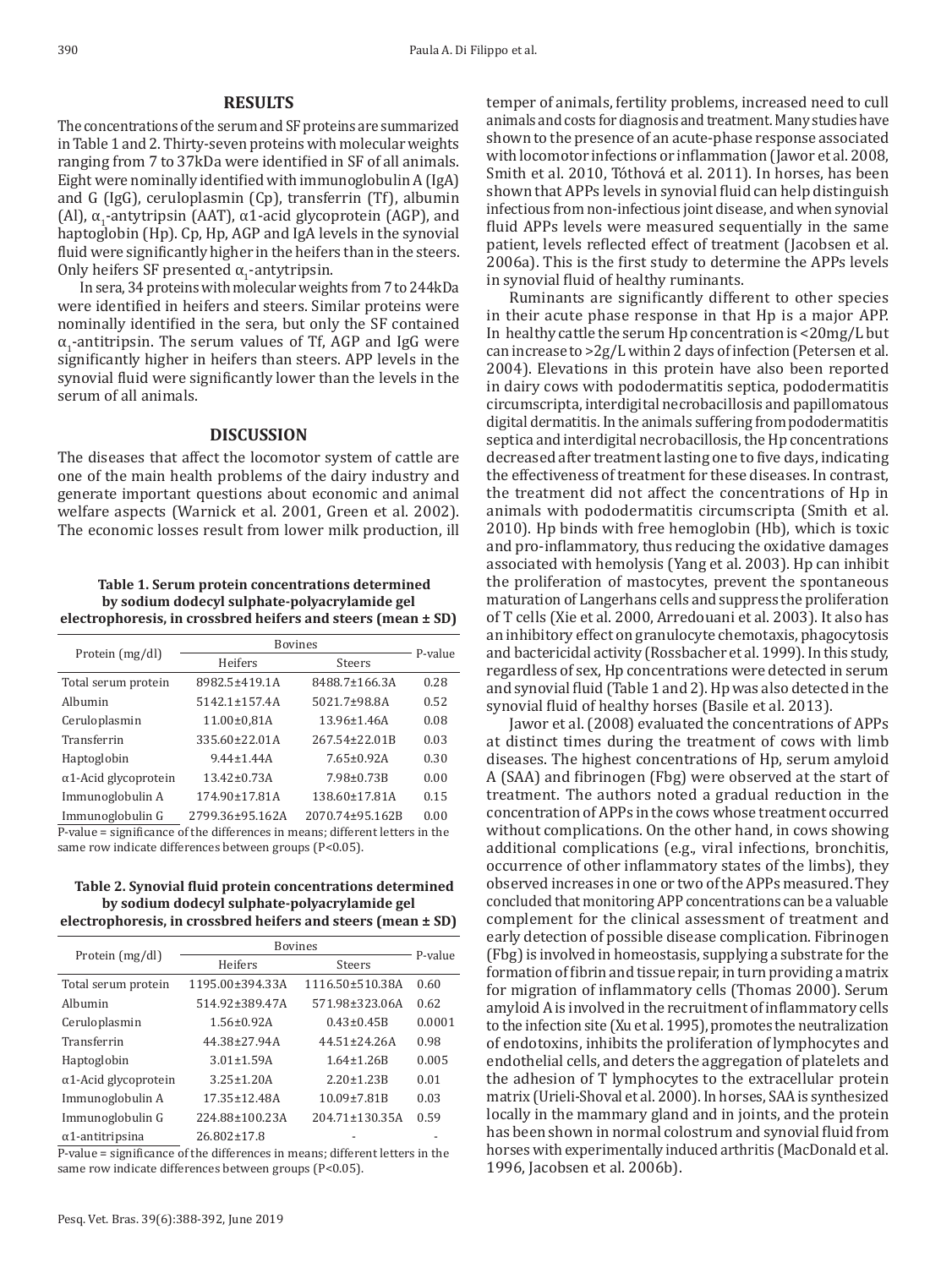Significant increases in the serum concentrations of Hp, SAA and Fbg were found by Tóthová et al. (2011) in heifers suffering from hoof diseases (pododermatitis, laminitis, sole ulcer, and digital dermatitis). In turn, Laven et al. (2004) did not find a correlation between the presence of an acute-phase response and the development of sole hemorrhages in postpartum first-lactation heifers. According to them, only more severe pathologies, such as sole ulcers and interdigital necrobacillosis would be able to induce a systemic APR. The APPs measured by Laven et al. (2004) (albumin, Fbg, Hp, seromucoid and Cp) are considered to have high sensitivity to the species, despite the SAS being considered the most sensitive APP in bovines, with rapid increase in the blood after inflammatory stimulus (Werling et al. 1996, Kujala et al. 2010). The SAA is not measured by polyacrylamide gel electrophoresis and its determination has high costs, which often makes it difficult to determine it routinely. Therefore, Kujala et al. (2010) reported that cattle diagnosed with sole ulcers and/or e/or white line abscesses showed higher serum concentrations of SAA, although the concentrations of Hp remained unchanged. According to Young et al. (1996) and Kujala et al. (2010), Hp requires a stronger stimulus to induce an increase in the blood. Furthermore, the acute-phase response can vary between animals faced with the same challenge (Lomborg et al. 2008). Smith et al. (2010) and Jawor et al. (2008) reported that animals with the same hoof injuries presented high or undetectable serum concentrations of Hp. According to Jacobsen et al. (2004), the ability to produce determined APPs is an innate trait of the individual.

The analysis of the acute-phase proteins present at the site of interest (e.g., synovial fluid) increases the precision of diagnosis and helps to distinguish between inflammatory and infectious processes affecting the joints. It also allows evaluating the effectiveness of treatment (Jacobsen et al. 2006b). APPs have already been measured in the synovial fluid of equines (Jacobsen et al. 2006a, Basile et al. 2013, Di Filippo et al. 2014) and humans (Catterall et al. 2010). Nevertheless, little is known about the APPs present in the synovial fluid of cattle. In this study, we identified eight proteins in the SF - ceruloplasmin, transferrin, albumin,  $\alpha_1$ -antitripsin, α1-glycoprotein acid, haptoglobin and immunoglobulin A and G. The identification and quantification of the APPs in the SF of healthy cattle can allow comparison with samples suffering from inflammatory and/or infections processes of the joints, as already performed in other species.

In this study, the male and female cattle studied were the same age and were raised on a single farm with the same management practices. Therefore, the differences between the levels of APPs present in the serum and SF between males and females can be attributed to gender. Differences between genders have already been described for competitive horses (Escribano et al. 2008, Cywinska et al. 2011, Di Filippo et al. 2016, Martins et al., 2017). Nothing has been demonstrated previously in ruminants, so further investigation is necessary. Thus, age, gender, and physiological condition should be considered when interpreting a measured APP concentration.

## **CONCLUSIONS**

The establishment of the physiological acute-phase proteins concentrations in synovial fluid of healthy ruminants can be useful in the interpretation of samples from animals with joint diseases.

Further investigations are needed to establish the utility of synovial protein electrophoresis in bovine clinical practice in relation to inflammatory or infectious diseases.

The synovial fluid electrophoretic profile of young ruminants changes based on sex.

**Acknowledgments.-** The authors would like to thank Prof. Dr. José Jurandir Fagliari (FCAV-Unesp) for his assistance with data analysis.

**Conflict of interest statement.-** The authors have no competing interests.

#### **REFERENCES**

- Arredouani M., Matthijs P., Van Hoeyveld E., Kasran A., Baumann H., Ceuppens J.L. & Stevens E. 2003. Haptoglobin directly affects T cells and suppresses T helper cell type 2 cytokine release. Immunology 108(2):144-151. [<http://](https://doi.org/10.1046/j.1365-2567.2003.01569.x) [dx.doi.org/10.1046/j.1365-2567.2003.01569.x>](https://doi.org/10.1046/j.1365-2567.2003.01569.x) [<PMid:12562322>](https://www.ncbi.nlm.nih.gov/entrez/query.fcgi?cmd=Retrieve&db=PubMed&list_uids=12562322&dopt=Abstract)
- Basile R.C., Ferraz G.C., Carvalho M.P., Albernaz R.M., Araújo R.A., Fagliari J.J. & Queiroz-Neto A. 2013. Physiological concentrations of acute-phase proteins and immunoglobulins in equine synovial fluid. J. Equine Vet. Sci. 33(3):201-204. [<http://dx.doi.org/10.1016/j.jevs.2012.05.075>](https://doi.org/10.1016/j.jevs.2012.05.075)
- Bertone A.L., Palmer J.L. & Jones J. 1993. Synovial fluid inflammatory mediators as markers of equine synovitis. Vet. Surg. 22:369-372.
- Catterall J.B., Stabler T.V., Flannery C.R. & Kraus V.B. 2010. Changes in serum and synovial fluid biomarkers after acute injury. Arthritis Res. Ther. 12(6):R229. [<http://dx.doi.org/10.1186/ar3216>](https://doi.org/10.1186/ar3216) [<PMid:21194441>](https://www.ncbi.nlm.nih.gov/entrez/query.fcgi?cmd=Retrieve&db=PubMed&list_uids=21194441&dopt=Abstract)
- Cywinska A., Szarska E., Kowalska A., Ostaszewski P. & Schollenberger A. 2011. Gender differences in exercisedinduced intravascular haemolysis during race training in thoroughbred horses. Res. Vet. Sci. 90(1):133-137. [<http://dx.doi.org/10.1016/j.rvsc.2010.05.004>](https://doi.org/10.1016/j.rvsc.2010.05.004) [<PMid:20553886>](https://www.ncbi.nlm.nih.gov/entrez/query.fcgi?cmd=Retrieve&db=PubMed&list_uids=20553886&dopt=Abstract)
- Di Filippo P.A., Santos G.C., Graça F.A.S., Nogueira A.F.S., Alves A.E.A. & Santana A.E. 2014. Proteinogram of synovial liquid from healthy equines determined by means of sodium dodecyl sulphate-polyacrylamide gel electrophoresis. Ciência Rural 44(7):1268-1271.
- Di Filippo P.A., Martins L.P., Meireles M.A.D., Lannes S.T., Peçanha R.M.S. & Graça F.A.S. 2016. Gender differences induced changes in serum hematologic and biochemical variables in Mangalarga Marchador horses after a marcha gait competition. J. Equine Vet. Sci. 43:18-22. [<http://dx.doi.org/10.1016/j.](https://doi.org/10.1016/j.jevs.2016.04.093) [jevs.2016.04.093>](https://doi.org/10.1016/j.jevs.2016.04.093)
- Escribano B.M., Castejón F.M., Santisteban R., Agüera E.I., Tovar P., Vivo R. & Rubio M.D. 2008. Gender differences in non-specific immune response to exercise in the lactate threshold: a study in equine athletes. Res. Vet. Sci. 85(2):250-256. [<http://dx.doi.org/10.1016/j.rvsc.2007.12.003>](https://doi.org/10.1016/j.rvsc.2007.12.003) [<PMid:18226825>](https://www.ncbi.nlm.nih.gov/entrez/query.fcgi?cmd=Retrieve&db=PubMed&list_uids=18226825&dopt=Abstract)
- Green L.E., Hedges V.J., Schukken Y.H., Blowey R.W. & Packington A.J. 2002. The impact of clinical lameness on milk yield of dairy cows. J. Dairy Sci. 85(9):2250-2256. <http://dx.doi.org/10.3168/jds.S0022-0302(02)74304-X> <PMid:12362457>
- Gruys E., Toussaint M.J.M., Neiwold T.A. & Koopmans S.J. 2005. Acute phase reaction and acute phase proteins. J. Zhejiang Univ., Sci. B 6(11):1045- 1056. [<http://dx.doi.org/10.1631/jzus.2005.B1045>](https://doi.org/10.1631/jzus.2005.B1045) [<PMid:16252337>](https://www.ncbi.nlm.nih.gov/entrez/query.fcgi?cmd=Retrieve&db=PubMed&list_uids=16252337&dopt=Abstract)
- Hegemann N., Kohn B., Brunnberg L. & Schmidt M.F. 2002. Biomarkers of joint tissue metabolism. Osteoarthritis Cartilage 10(9):714-721. [<http://](https://doi.org/10.1053/joca.2002.0820) [dx.doi.org/10.1053/joca.2002.0820>](https://doi.org/10.1053/joca.2002.0820) [<PMid:12202124>](https://www.ncbi.nlm.nih.gov/entrez/query.fcgi?cmd=Retrieve&db=PubMed&list_uids=12202124&dopt=Abstract)
- Hurter K., Spreng D., Rytz U., Schawalder P., Ott-Knüsel F. & Schmökel H. 2005. Measurements of C-reactive protein in serum and lactate dehydrogenase in serum and synovial fluid of patients with osteoarthritis. Vet. J. 169(2):281- 285. [<http://dx.doi.org/10.1016/j.tvjl.2004.01.027>](https://doi.org/10.1016/j.tvjl.2004.01.027) [<PMid:15727922>](https://www.ncbi.nlm.nih.gov/entrez/query.fcgi?cmd=Retrieve&db=PubMed&list_uids=15727922&dopt=Abstract)
- Jacobsen S., Andersen P.H., Toelboell T. & Heegaard P.M.H. 2004. Dose dependency and individual variability of the lipopolysaccharide-induced bovine acute phase protein response. J. Dairy Sci. 87(10):3330-3339. [<http://dx.doi.](https://doi.org/10.3168/jds.S0022-0302(04)73469-4) [org/10.3168/jds.S0022-0302\(04\)73469-4>](https://doi.org/10.3168/jds.S0022-0302(04)73469-4) [<PMid:15377612>](https://www.ncbi.nlm.nih.gov/entrez/query.fcgi?cmd=Retrieve&db=PubMed&list_uids=15377612&dopt=Abstract)